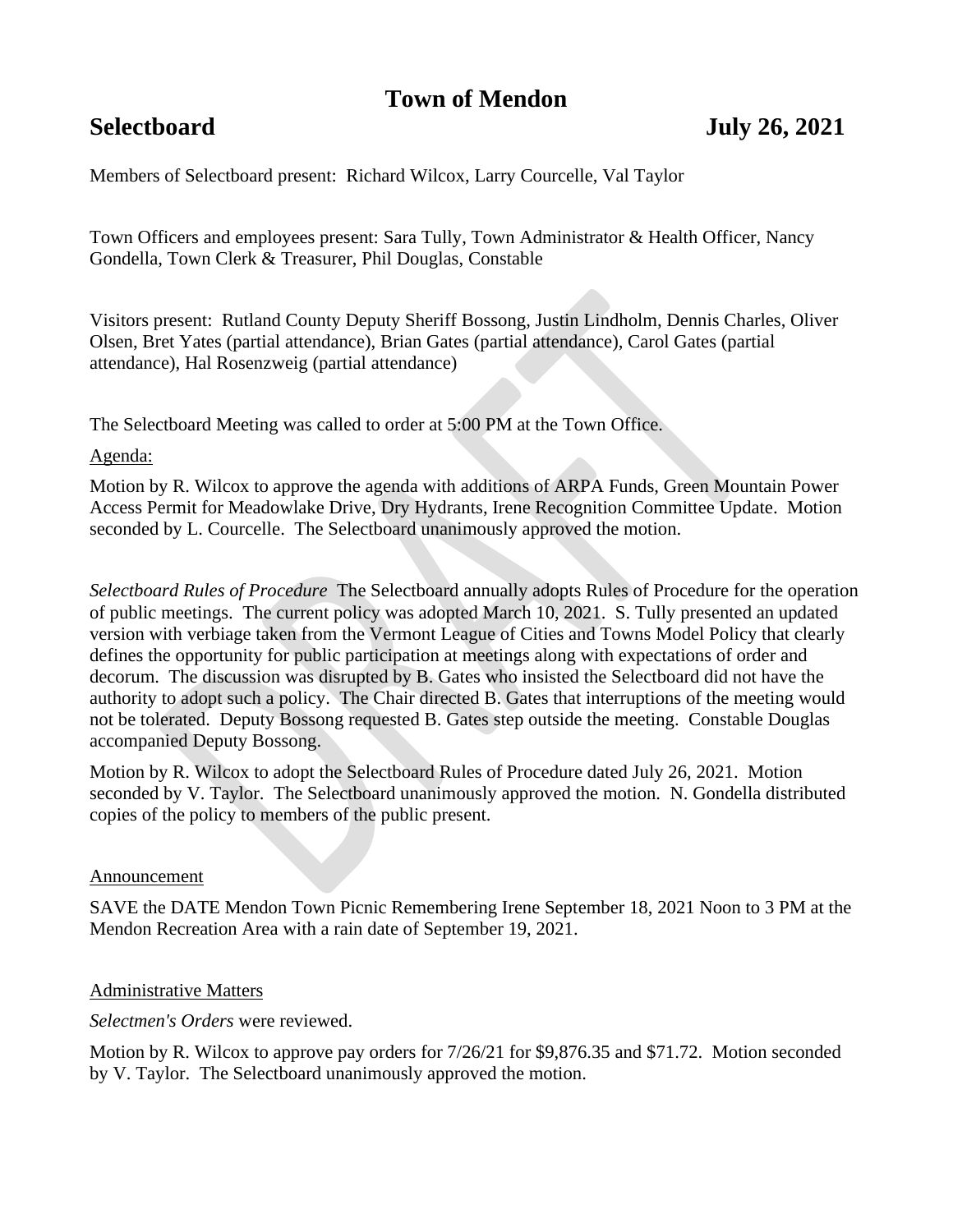Motion by R. Wilcox to approve payroll for period ending 7/24/21 for \$10,829.17. Motion seconded by V. Taylor. The Selectboard unanimously approved the motion.

Minutes of Previous Meeting: R. Wilcox moved to approve the minutes of 7/12/21. Motion seconded by L. Courcelle. The Selectboard unanimously approved the motion.

Fiscal Year 2021 End Update N. Gondella provided a year end analysis to the Selectboard and reported the year end surplus is about \$258,000 due to various reasons, but the main factors are salaries & benefits were low due to a vacant position, COVID expenses incurred in FY20 were reimbursed in FY21 from the CARES Act, State Aid to Highways received additional funding, recording revenue was up and Nancy Merrill did a great job collecting delinquent taxes.

#### Public Comment

Oliver Olsen attended the Selectboard meeting to discuss the unfortunate timing of the reappraisal in an increasing market. Mr. Olsen discussed the history of Mendon's Common Level of Appraisal and Coefficient of Dispersion being within the state's definition of acceptable levels. The Selectboard responded that in 2017 the state mandated the Town to reappraise by 2020 and then received a one year extension due to COVID. N. Gondella provided additional information regarding the reappraisal process. The Town agreed with O. Olsen and will monitor the annual Equalization Studies and will evaluate options available to the Town depending on what the future data shows.

C. Gates accused the Selectboard of violating the Open Meeting Law and accused S. Tully of not providing public documents. S. Tully reported to the Selectboard that she had responded to all public information requests submitted by C. Gates. C. Gates demanded who she could report these violations to and S. Tully responded that she can contact an attorney.

Justin Lindholm addressed the Selectboard with a suggestion to change the wording in the current draft of the Declaration of Inclusion to read "The Town of Mendon condemns racism and welcomes all persons to our community who possess the spirit of inclusion". J. Lindholm stated he does not support the town welcoming people to Mendon that did not support inclusion. R. Wilcox informed the public that the Declaration of Inclusion is currently tabled until September, but thanked J. Lindholm for his suggestion.

### Business

*Town Office Security Measures* N. Gondella reported the old office had a panic button that could be used in an emergency to dispatch law enforcement. The panic button has not been operational in the new office. N. Gondella continued by stating she will not stand for being called names or being yelled at by members of the public. She requested the Town look at options for security systems. S. Tully supported N. Gondella's statements and requests. S. Tully further requested locking doors on offices. Motion by R. Wilcox to purchase two door locks and directed staff to look into security systems for the town office. Motion seconded by L. Courcelle. The Selectboard unanimously approved the motion. The Selectboard will seek advice from legal counsel.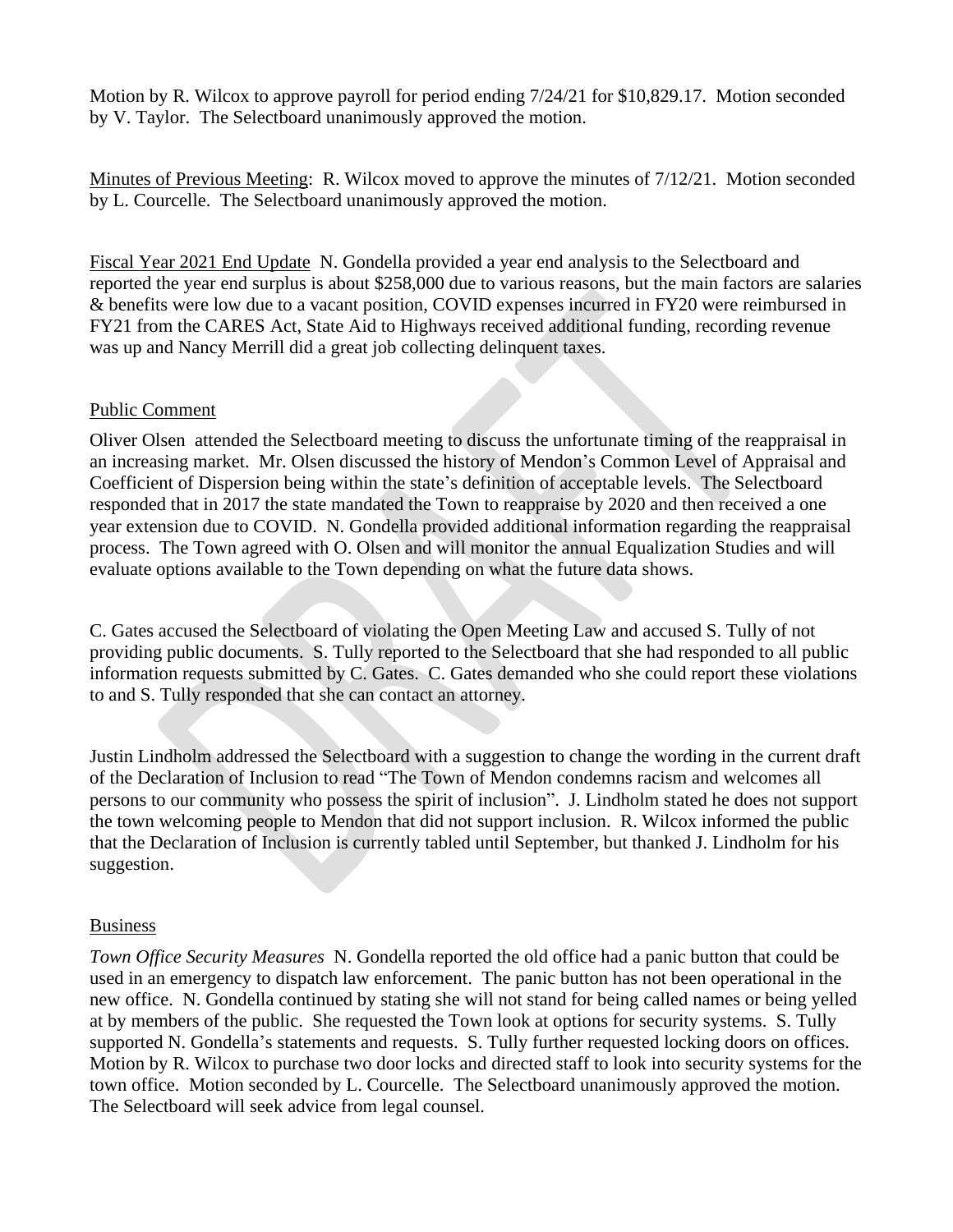*Setting the 2021-2022 Tax Rate* N. Gondella calculated the municipal tax rate using various cash carry forward amounts. The FY21 year end surplus is \$258, 000. There is \$25,000 offsetting the amount to be raised in taxes from FY20 as approved by the voters. N. Gondella discussed the effects the surplus has on stabilizing the fluctuation of the municipal tax rate for upcoming years. The Selectboard is authorized to retain surplus highway funds to be used on highway expenses. The surplus of highway funds totals \$60,000. The Selectboard discussed the effects of rolling over \$100,000 of the FY21 surplus to offset the amount to be collected in taxes. S. Tully reported that making this decision will save taxpayers \$41.60 per \$100,000 property value. The Selectboard will determine a proposal of what to do with the remaining surplus funds and present it for voter approval in March 2022.

Motion by L. Courcelle to set the 2021-2022 Tax Rates:

# 2021/2022 Tax Rate:

(reappraisal completed April 1, 2021)

 $Homested = $1,5377$  Non-Residential = \$1.6040  $(*.3793 + $1.1578 + $0.006)$   $(*.3793 + $1.2241 + $0.006)$ 

Homestead  $= $1.1578$ Non-Residential  $= $1.2241$ 

Municipal Tax Rate: \$.3793 FY21) 2021-2022 Municipal Grand List \$2,404,229

2021-2022 Amount to be raised by taxes \$911,866(carry over \$25000 FY20 and \$100,000

2021-2022 Summary:

Education Tax Rate:

Municipal Tax Rate= \$ .1642 decrease or 30.2% decrease Education Tax Rate: Homestead  $= $1.1578$  a \$.3514 decrease or 23.3% decrease

Non-Residential  $= $1.2241$  a \$.4747 decrease or 28% decrease Total Homestead = \$.5168 decrease or 25.2% decrease

Total Non-Residential = \$.6401 decrease or 28.5% decrease

Local Agreement Tax: \$.0006 Eligible properties (4) Voter approved Property Assessment Exemption  $$40,000 = 160,000/100$ Total Exemption  $$1,600-$211$  from the state  $= $1389$ 2021-2022 Municipal Grand List \$2,404,229

Motion seconded by R. Wilcox. The Selectboard unanimously approved the motion.

N. Gondella reported the tax bills will be prepared and mailed by Monday August  $2<sup>nd</sup>$ .

*Grants in Aid Equipment Grant* S. Tully submitted the final documentation for the Grants in Aid Equipment Grant. The Town purchased a Buffalo Turbine Cyclone Debris Blower for \$8,504. The grant funds total \$5,600 and the Town will incur a cost of \$2,904. The Selectboard approved the expenses and signed the final documentation.

*American Rescue Plan Act Funds* S. Tully reported the ARPA funds have been release to the State of Vermont and the estimate for Mendon is to receive \$105,839 in two installments.